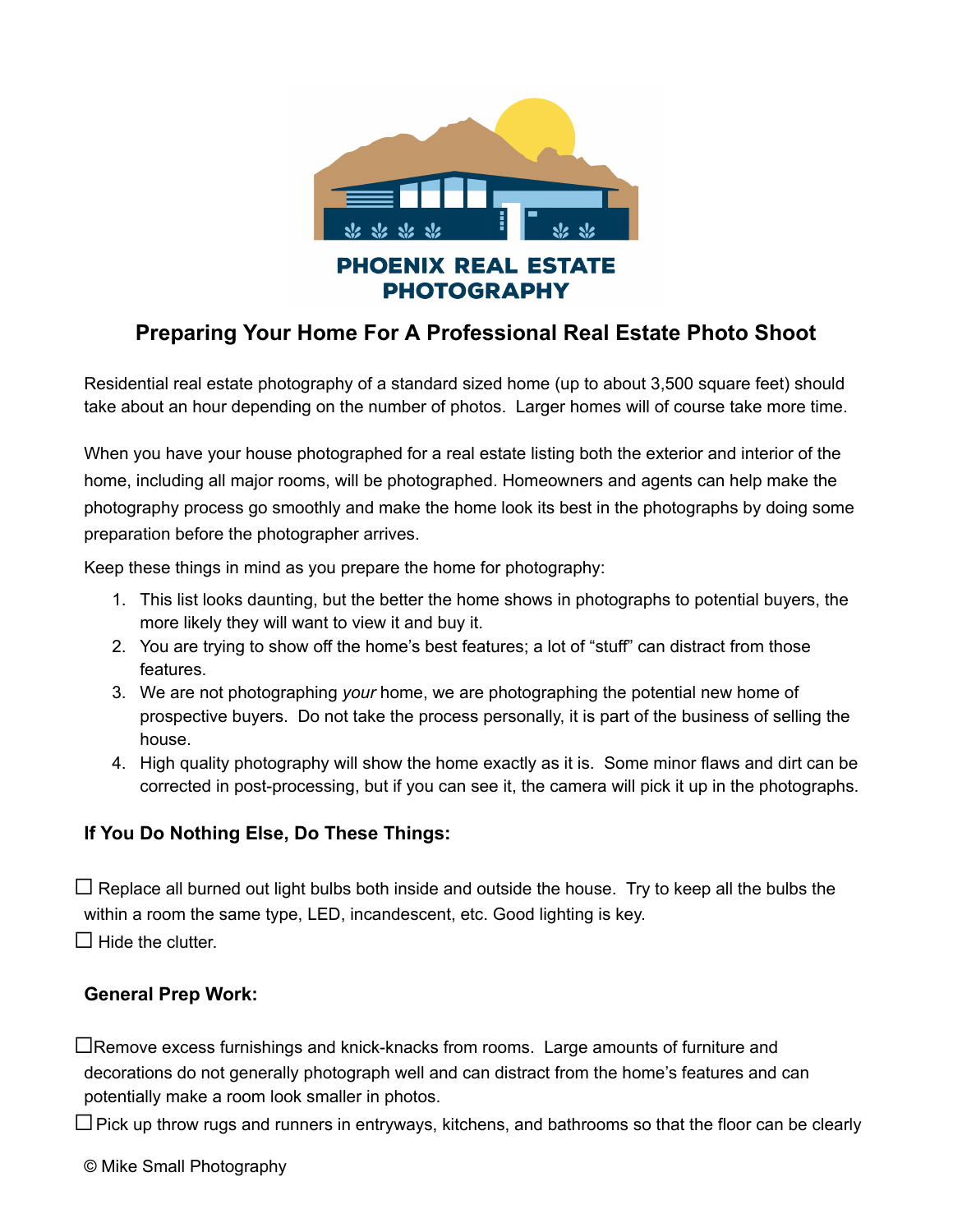seen.

 $\Box$  Wash the windows (or have them washed).

 $\Box$  Vacuum and/or mop the floors.

# Home Exterior:

 $\Box$  Remove all cars, boats, RVs, motorcycles etc. from the driveways and do not park directly in front of the house.

 $\Box$  Move garbage and recycling cans out of sight.

 $\Box$  Remove all garden tools, hoses, and clutter.

 $\Box$  Pick up after your pets.

ERemove all children's toys, bikes, etc from the yard and patios.

 $\Box$  Mow the grass, rake up leaves and debris, pull weeds and remove any dead vegetation.

 $\Box$  If you are feeling ambitious, plant some fresh flowers in empty planters and pots.

 $\square$  Sweep driveways, sidewalks and patios.

# Swimming Pools and Spas:

 $\Box$  Make sure it is clean. Sweep dirt off the bottom and skim off the debris floating on top.

 $\Box$  Remove the pool sweep, floating chlorine dispenser and pool toys.

 $\Box$  Straighten lounge chairs, put away cleaning tools, and set up the patio umbrella if you have.

 $\Box$  Turn on pool lights, waterfalls and spa bubbles. Verify several days prior to your shoot that these are working in case you need to schedule repairs.

 $\square$  If you want to add that extra touch, roll up some colorful pool towels and place them on the chairs and set up a pitcher of lemonade with some glasses on a table.

# Living & Family Room:

 $\Box$  Remove newspapers and magazines and put away books.

 $\Box$ Tuck the remote controls in a draw to get them out of sight.

 $\Box$  Conceal exposed cables and cords as best that you can.

⃞Remove clutter, personal photos, the kids' toys, etc. from bookshelves, tables and the floor.

 $\square$  Dust and vacuum. Dust can show in a photograph.

 $\Box$  Wash any glass surfaces including table tops, cabinet doors and windows. Smudges and dirt on glass will be noticeable in the photographs.

 $\Box$  Straighten pillows and throws.

© Mike Small Photography